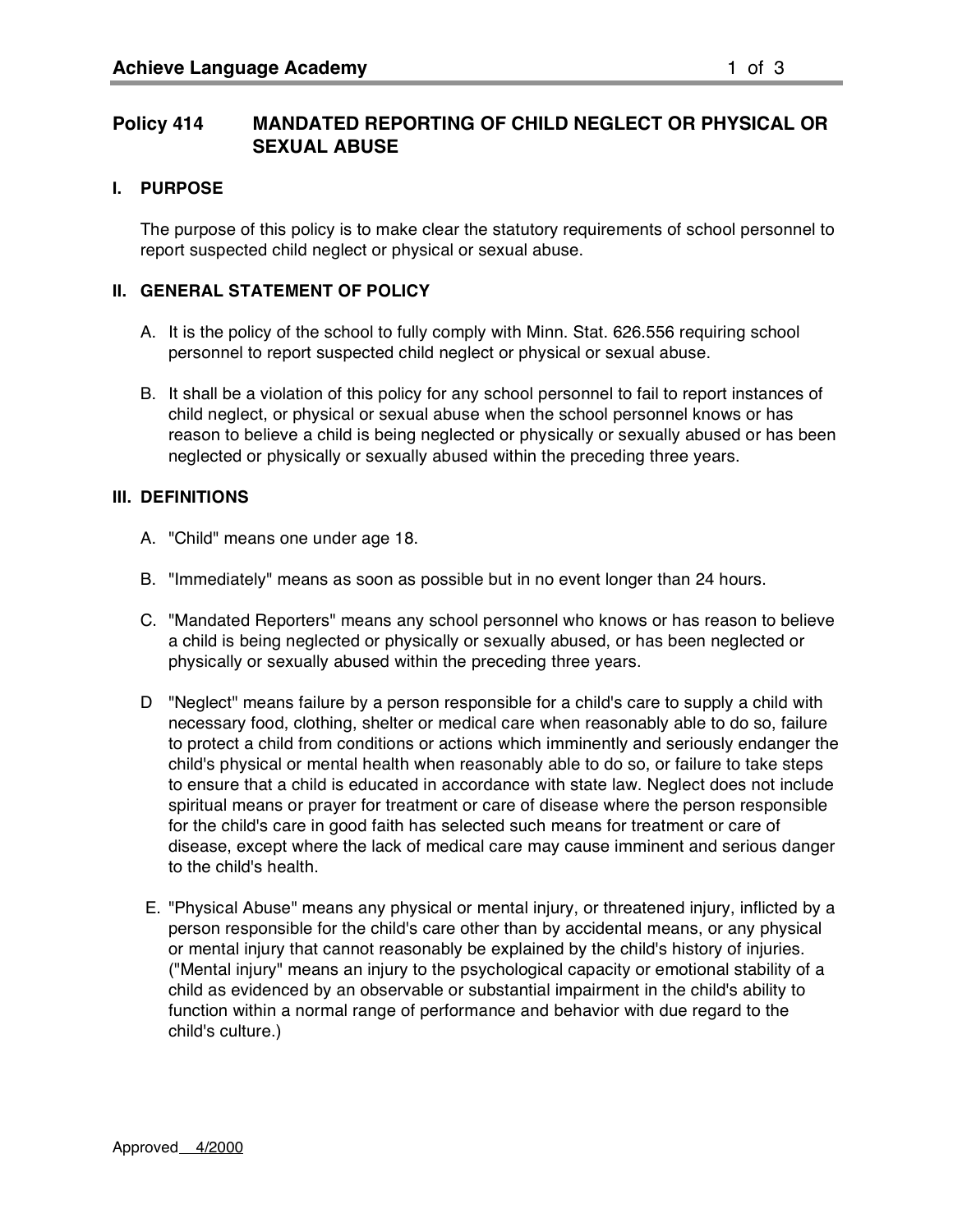- F. "School Personnel" means professional employee or professional delegate of the school who provides health, educational, social, psychological, law enforcement or child care services.
- G. "Sexual Abuse" means the subjection of a child by a person responsible for the child's care, or by a person in a position of authority to any act which constitutes a violation of Minnesota statutes prohibiting criminal sexual conduct. Such acts include sexual penetration as well as sexual contact. Sexual abuse also includes any act involving a minor which constitutes a violation of Minnesota statutes prohibiting prostitution, or use of a minor in a sexual performance. Sexual abuse includes threatened sexual abuse. (Threatened injury means a statement, overt act, condition, or status that represents a substantial risk of physical or sexual abuse or mental injury.)

## **IV. REPORTING PROCEDURES**

- A. A mandated reporter as defined herein shall immediately report the neglect or physical or sexual abuse, which he or she knows or has reason to believe is happening or has happened within the preceding three years to the local welfare agency, police department, or county sheriff. ("Immediately" means as soon as possible but in no event later than 24 hours.)
- B. If the immediate report has been made orally, by telephone or otherwise, the oral report shall be followed by a written report within 72 hours (exclusive of weekends and holidays) to the appropriate police department, the county sheriff, or local welfare agency. The written report shall identify the child, any person believed to be responsible for the abuse or neglect of the child if the person is known, the nature and extent of the abuse or neglect, and the name and address of the reporter.
- C. A person mandated by Minnesota law and this policy to report who knows or has reason to believe that a child is neglected or physically or sexually abused, as defined by Minnesota law and this policy, or has been neglected or physically or sexually abused within the preceding three years, and fails to report is guilty of a misdemeanor, and such a failure to report may result in discipline.
- D. Submission of a good faith report under Minnesota law and this policy will not adversely affect the reporter's employment, or the child's access to school.
- E. Any person who knowingly or recklessly makes a false report under the provisions of applicable Minnesota law or this policy shall be liable in a civil suit for any actual damages suffered by the person or persons so reported and for any punitive damages set by the court or jury, and the reckless making of a false report may result in discipline. The court may also award attorney's fees.

## **V. INVESTIGATION**

A. The responsibility for investigating reports of suspected neglect or physical or sexual abuse rests with the appropriate county agency or agencies. The investigating agency may interview the child at school. The interview may take place outside the presence of a school official. The investigating agency, not the school, is responsible for either